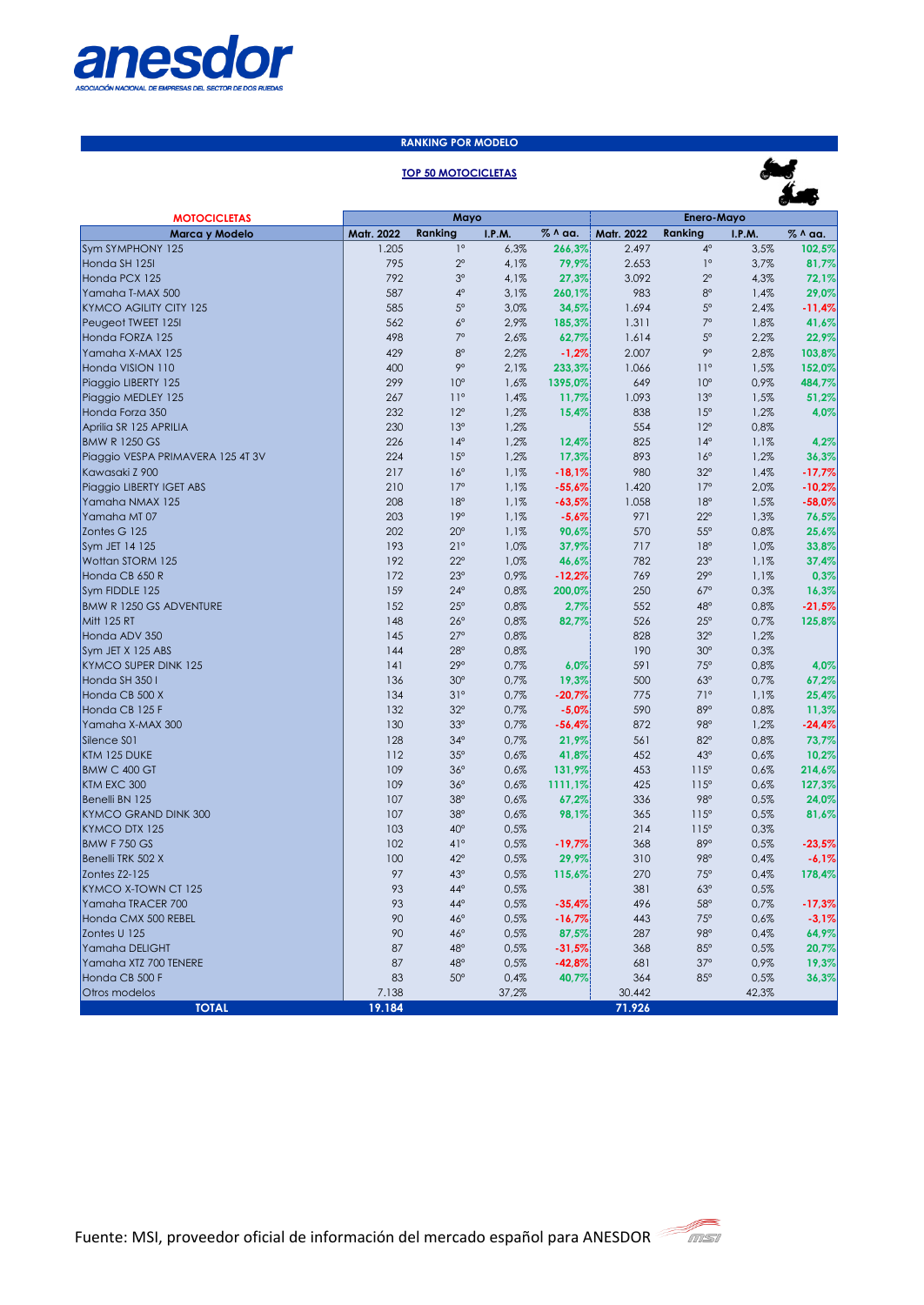

# **RANKING POR MODELO**

## **TOP 50 CICLOMOTORES**



| <b>CICLOMOTORES</b>                    | Mayo                      |                          |               | Enero-Mayo |                          |                   |               |          |
|----------------------------------------|---------------------------|--------------------------|---------------|------------|--------------------------|-------------------|---------------|----------|
| Marca y Modelo                         | Matr. 2022                | Ranking                  | <b>I.P.M.</b> | % ^ aa.    | Matr. 2022               | Ranking           | <b>I.P.M.</b> | % ^ aa.  |
| Super Soco CPX 50                      | 150                       | $1^{\circ}$              | 11,6%         |            | 420                      | $4^\circ$         | 6,9%          |          |
| Peugeot TWEET 50                       | 4                         | $2^{\circ}$              | 10,9%         | $-11,9%$   | 669                      | $1^{\circ}$       | 10,9%         | 3,6%     |
| Rieju MRT 50                           | 126                       | 3 <sup>o</sup>           | 9,7%          | $-16,6%$   | 586                      | $2^{\circ}$       | 9,6%          | $-14,2%$ |
| <b>KYMCO AGILITY CITY 50</b>           | 87                        | $4^\circ$                | 6,7%          | $-12,1%$   | 282                      | $8^{\circ}$       | 4,6%          | $-16,8%$ |
| Aprilia SXR 50                         | 86                        | $5^{\circ}$              | 6,6%          |            | 302                      | $5^{\circ}$       | 4,9%          |          |
| Piaggio LIBERTY 50 IGET                | 55                        | $6^{\circ}$              | 4,2%          | $-16,7%$   | 294                      | $7^\circ$         | 4,8%          | $-1,0%$  |
| Sym JET 14-50                          | 55                        | $6^{\circ}$              | 4,2%          | 25,0%      | 302                      | $5^{\circ}$       | 4,9%          | 18,4%    |
| LVNENG SW5                             | 50                        | $8^{\circ}$              | 3,9%          | 2400,0%    | 256                      | 90                | 4,2%          | 8433,3%  |
| Piaggio VESPA PRIMAVERA 4T             | 48                        | 90                       | 3,7%          | 11,6%      | 184                      | $11^{\circ}$      | 3,0%          | 7,6%     |
| Sym SYMPHONY 50                        | 48                        | 90                       | 3,7%          | 4,3%       | 193                      | 10 <sup>o</sup>   | 3,2%          | $-8,5%$  |
| Piaggio ZIP 4T                         | 36                        | $11^{\circ}$             | 2,8%          | 50,0%      | 132                      | 13°               | 2,2%          | 33,3%    |
| Sherco 50 SM                           | 33                        | $12^{\circ}$             | 2,5%          |            | 108                      | 15 <sup>o</sup>   | 1,8%          |          |
| Peugeot KISBEE 50 4T                   | 32                        | 13°                      | 2,5%          | 77,8%      | 142                      | $12^{\circ}$      | 2,3%          | 294,4%   |
| Beta RR 50                             | 28                        | $14^{\circ}$             | 2,2%          | 180,0%     | 130                      | $14^{\circ}$      | 2,1%          | 420,0%   |
| Motron Motorrad BREEZY 50              | 27                        | 15°                      | 2,1%          | 800,0%     | 79                       | $16^{\circ}$      | 1,3%          | 2533,3%  |
| Askoll ESPRO 45                        | 20                        | $16^{\circ}$             | 1,5%          |            | 28                       | $32^\circ$        | 0,5%          |          |
| Sym FIDDLE 50                          | 18                        | $17^{\circ}$             | 1,4%          | 0,0%       | 71                       | $17^{\circ}$      | 1,2%          | 136,7%   |
| Keeway HURRICANE 50                    | 17                        | 18°                      | 1,3%          |            | 64                       | 18°               | 1,0%          |          |
| Keeway ZAHARA 50                       | 16                        | 19°                      | 1,2%          | 166,7%     | 50                       | $22^{\circ}$      | 0,8%          | 100,0%   |
| Znen ZN 50 QTE                         | 12                        | $20^{\circ}$             | 0,9%          |            | 13                       | $55^{\circ}$      | 0,2%          |          |
| Mangosteen M1                          | 11                        | 21°                      | 0,8%          | 266,7%     | 64                       | 18°               | 1,0%          | 540,0%   |
| Peugeot SPEEDFIGHT 4 50                | 11                        | 21°                      | 0,8%          | 22,2%      | 43                       | 23°               | 0,7%          | $-12,2%$ |
| Piaggio PIAGGIO 1                      | $\mathcal{P}$             | 23°                      | 0,7%          |            | 36                       | $29^\circ$        | 0,6%          |          |
| Nuuk CIKLO                             | 8                         | $24^{\circ}$             | 0,6%          |            | 8                        | $67^\circ$        | 0,1%          |          |
| Silence S02                            | 8                         | $24^{\circ}$             | 0,6%          | $-52,9%$   | 17                       | $48^\circ$        | 0,3%          | $-68,5%$ |
| <b>Wayscral E-START</b>                | 8                         | $24^{\circ}$             | 0,6%          | $-33,3%$   | 39                       | $25^{\circ}$      | 0,6%          | $-17,0%$ |
| LVNENG S4W                             | $\overline{7}$            | $27^\circ$               | 0,5%          | 133,3%     | 28                       | $32^\circ$        | 0,5%          | $-36,4%$ |
| Niu MQi+Sport                          | $\overline{7}$            | $27^\circ$               | 0,5%          | 133,3%     | 34                       | 30 <sup>o</sup>   | 0,6%          | 126,7%   |
| Segway E110SE                          | 6                         | $29^\circ$               | 0,5%          |            | 6                        | 75°               | 0,1%          |          |
| Sunra HAWK                             | 6                         | $29^\circ$               | 0,5%          | $-62,5%$   | 59                       | $20^{\circ}$      | 1,0%          | 28,3%    |
| <b>E-Broh SPUMA LI</b>                 | 5                         | 31°                      | 0,4%          | $-44,4%$   | 25                       | $34^\circ$        | 0,4%          | $-30,6%$ |
| Huve GALIA 50                          | 5                         | 31°                      | 0,4%          |            | 12                       | $58^\circ$        | 0,2%          |          |
| Mademoto ELECTRIC SCOOTER              | 5<br>5                    | 31°                      | 0,4%          | $-78,3%$   | 57                       | 21°               | 0,9%          | $-38,0%$ |
| Peugeot DJANGO 50                      | 5                         | 31°<br>31°               | 0,4%          | 0,0%       | 20                       | $43^\circ$<br>41° | 0,3%          | $-42,9%$ |
| Sunra LMJR                             |                           |                          | 0,4%          | $-28,6%$   | 21                       |                   | 0,3%          | $-41,7%$ |
| Mitt 50 RT CITY                        | 4                         | $36^\circ$<br>$36^\circ$ | 0,3%          | $-66,7%$   | 38                       | $26^\circ$<br>49° | 0,6%          | $-30,9%$ |
| Motron Motorrad VOLTZ<br>Riya ROME 50  | 4<br>4                    | $36^\circ$               | 0,3%<br>0,3%  |            | 16<br>23                 | 38°               | 0,3%<br>0,4%  |          |
|                                        | 4                         | $36^\circ$               |               |            |                          | $49^\circ$        |               |          |
| Super Soco TSX 50                      | $\overline{4}$            | $36^\circ$               | 0,3%<br>0,3%  |            | 16<br>38                 | $26^\circ$        | 0,3%<br>0,6%  |          |
| <b>SURRON Light Bee</b><br>Vassla BIKE | 4                         | $36^\circ$               | 0,3%          | $-84,6%$   | 42                       | $24^{\circ}$      | 0,7%          | $-29,6%$ |
| Velca TRAMONTANA                       | $\overline{4}$            | $36^\circ$               | 0,3%          | $-71,4%$   | 25                       | $34^\circ$        | 0,4%          | $-30,6%$ |
| Cecotec OUTSIDER DEMIGOD MAKALU        | 3                         | $43^\circ$               | 0,2%          | 0,0%       | 34                       | 30 <sup>o</sup>   | 0,6%          | 580,0%   |
| Goccia E-ZI                            | 3                         | $43^\circ$               | 0,2%          | $-66,7%$   | 15                       | 53°               | 0,2%          | $-68,8%$ |
| Horwin EK1                             | 3                         | $43^\circ$               | 0,2%          |            | П                        | $61^\circ$        | 0,2%          |          |
| Huve BONAVISTA                         | $\ensuremath{\mathsf{3}}$ | $43^\circ$               | 0,2%          |            | $\overline{\mathcal{A}}$ | $85^\circ$        | 0,1%          |          |
| <b>Iotostark EMULE</b>                 | $\ensuremath{\mathsf{3}}$ | $43^\circ$               | 0,2%          |            | 7                        | 71°               | 0,1%          |          |
| Niu UQi GT                             | $\ensuremath{\mathsf{3}}$ | $43^\circ$               | 0,2%          | 200,0%     | 9                        | $63^\circ$        | 0,1%          | 50,0%    |
| Piaggio LIBERTY 50 DEL.                | $\ensuremath{\mathsf{3}}$ | $43^\circ$               | 0,2%          | $-80,0%$   | 25                       | $34^\circ$        | 0,4%          | $-66,2%$ |
| Shansu GREEN                           | $\ensuremath{\mathsf{3}}$ | $43^\circ$               | 0,2%          | $-62,5%$   | 21                       | $41^{\circ}$      | 0,3%          | $-32,3%$ |
| Super Soco TC 50                       | $\mathsf 3$               | $43^\circ$               | 0,2%          | 50,0%      | 10                       | $62^\circ$        | 0,2%          | $-33,3%$ |
| COLIBRI MOTORINO 50                    | $\mathbf{2}$              | $52^\circ$               | 0,2%          |            | $\mathbf{2}$             | 98°               | 0.0%          |          |
| Efun OTROS CICLOMOTORES ELECT.         | $\mathbf{2}$              | $52^\circ$               | 0,2%          |            | $\overline{7}$           | 71°               | 0,1%          |          |
| Otros modelos                          | 52                        | $8^{\circ}$              | 4,0%          |            | 1.009                    |                   | 16,5%         |          |
| <b>TOTAL</b>                           | 1.298                     |                          |               |            | 6.117                    |                   |               |          |